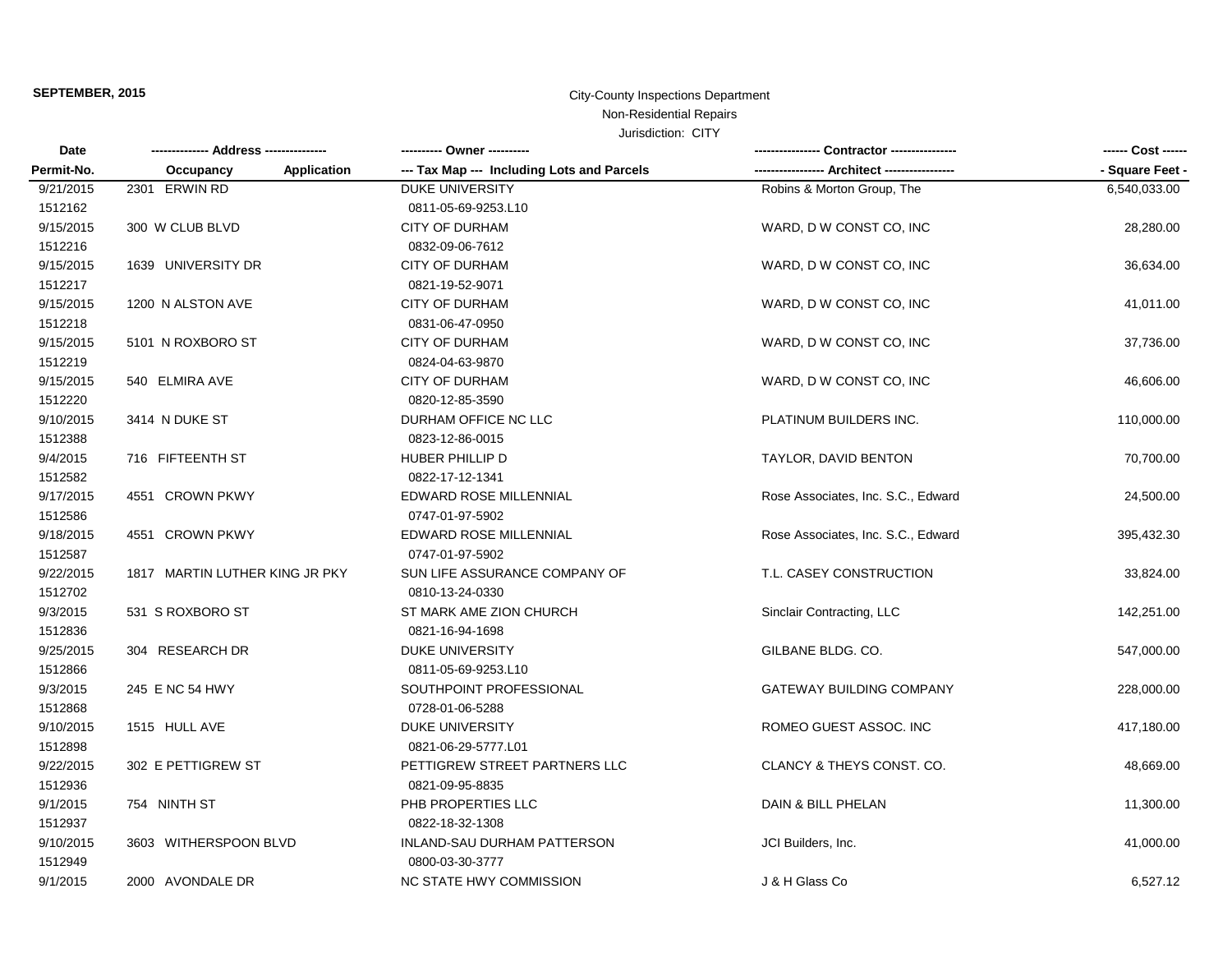# **SEPTEMBER, 2015** City-County Inspections Department

## Non-Residential Repairs

| Date       |                                |                    | ---------- Owner ----------                |                                                  |                 |
|------------|--------------------------------|--------------------|--------------------------------------------|--------------------------------------------------|-----------------|
| Permit-No. | Occupancy                      | <b>Application</b> | --- Tax Map --- Including Lots and Parcels |                                                  | - Square Feet - |
| 1512952    |                                |                    | 0832-14-44-1377                            |                                                  |                 |
| 9/21/2015  | 105 W NC 54 HWY                |                    | HOMESTEAD MARKET PARTNERS                  | ROMEO GUEST ASSOC. INC                           | 334,422.00      |
| 1512963    |                                |                    | 0718-02-76-9042                            |                                                  |                 |
| 9/4/2015   | 206 BROADWAY ST                |                    | <b>GWC PROPERTIES</b>                      | RIGGS-HARROD BUILDERS                            | 275,000.00      |
| 1512964    |                                |                    | 0831-05-09-1315                            |                                                  |                 |
| 9/4/2015   | 2351 ERWIN RD                  |                    | <b>DUKE UNIVERSITY</b>                     | SKANSKA USA BUILDING, INC.                       | 2,230,300.00    |
| 1512981    |                                |                    | 0811-05-69-9253.L10                        |                                                  |                 |
| 9/4/2015   | 312 BLACKWELL ST               |                    | ATC NORTH RESIDENTIAL LLC                  | BRIDGEPOINT GENERAL CONTRACTING, INC.            | 233,000.00      |
| 1512986    |                                |                    | 0821-12-86-4727                            |                                                  |                 |
| 9/6/2015   | 2301 ERWIN RD                  |                    | <b>DUKE UNIVERSITY</b>                     | Robins & Morton Group, The                       | 275,845.00      |
| 1512990    |                                |                    | 0811-05-69-9253.L10                        |                                                  |                 |
| 9/17/2015  | 6905 FAYETTEVILLE RD           |                    | P F CHANGS CHINA BISTRO INC                | <b>QUALITY CHOICE CONSTRUCTION</b>               | 98,600.00       |
| 1513016    |                                |                    | 0718-04-84-7061.L01                        |                                                  |                 |
| 9/30/2015  | 1033 THOUGHTFUL SPOT LN        |                    | LENNAR CAROLINAS LLC                       | SITESCAPES, LLC.                                 | 5,000.00        |
| 1513033    |                                |                    | 0840-02-85-1810                            |                                                  |                 |
| 9/30/2015  | 1562 ELLIS RD                  |                    | <b>BALD EAGLE LAND DEVELOPMENT</b>         | SITESCAPES, LLC.                                 | 12,300.00       |
| 1513034    |                                |                    | 0739-02-88-4937                            |                                                  |                 |
| 9/11/2015  | 1010 MARTIN LUTHER KING JR PKY |                    | WAL-MART STORES EAST LP                    | <b>FACILITIES MAINTENANCE GROUP INCORPORATED</b> | 1,716,980.00    |
| 1513049    |                                |                    | 0820-18-20-2864                            |                                                  |                 |
| 9/4/2015   | 10 DUKE MEDICINE CIR           |                    | DUKE UNIVERSITY                            | DUKE UNIVERSITY HEALTH SYSTEM, INC.              | 94,856.00       |
| 1513054    |                                |                    | 0811-05-69-9253.L10                        |                                                  |                 |
| 9/29/2015  | 4205 S MIAMI BLVD              |                    | INTERNATIONAL BUSINESS MACHINE             | FLUOR FACILITY & PLANT SVCS INC                  | 1,910,381.00    |
| 1513056    |                                |                    | 0748-04-43-6576                            |                                                  |                 |
| 9/18/2015  | 4625 CREEKSTONE DR             |                    | HIGHWOODS/FORSYTH LIMITED PART             | <b>HIGHWOODS CONSTRUCTION SERVICES</b>           | 152,303.15      |
| 1513078    |                                |                    | 0747-02-56-3373                            |                                                  |                 |
| 9/9/2015   | 6910 FAYETTEVILLE RD           |                    | SOUTHPOINT MALL LLC                        | Embree Construction Group, Inc.                  | 150,000.00      |
| 1513101    |                                |                    | 0718-04-64-7017.SPL                        |                                                  |                 |
| 9/21/2015  | 501 WILLARD ST                 |                    | BR TBR WHETSTONE OWNER LLC                 | <b>BARNHILL CONTRACTING CO</b>                   | 1,296,913.00    |
| 1513126    |                                |                    | 0821-12-77-5151                            |                                                  |                 |
| 9/8/2015   | 121 SHERRON RD                 |                    | RCC RAVENSTONE COMMONS LLC                 | Mohamed Issa                                     | 28,000.00       |
| 1513132    |                                |                    | 0860-01-19-2770                            |                                                  |                 |
| 9/24/2015  | 3211 SHANNON RD                |                    | DOF IV SOUTHCOURT LLC                      | BARNHILL CONTRACTING CO                          | 1,322,652.00    |
| 1513135    |                                |                    | 0810-10-36-4058                            |                                                  |                 |
| 9/10/2015  | 4711 HOPE VALLEY RD            |                    | REGENCY CENTERS INC                        | Moore's Construction, LLC                        | 333,776.00      |
| 1513136    |                                |                    | 0719-01-20-9101                            |                                                  |                 |
| 9/10/2015  | 200 TORPOINT RD                |                    | <b>BALD EAGLE LAND DEVELOPMENT</b>         | SOUTH ATLANTIC CONSTRUCTION COMPANY              | 132,611.00      |
| 1513147    |                                |                    | 0739-02-88-8819.SPL                        |                                                  |                 |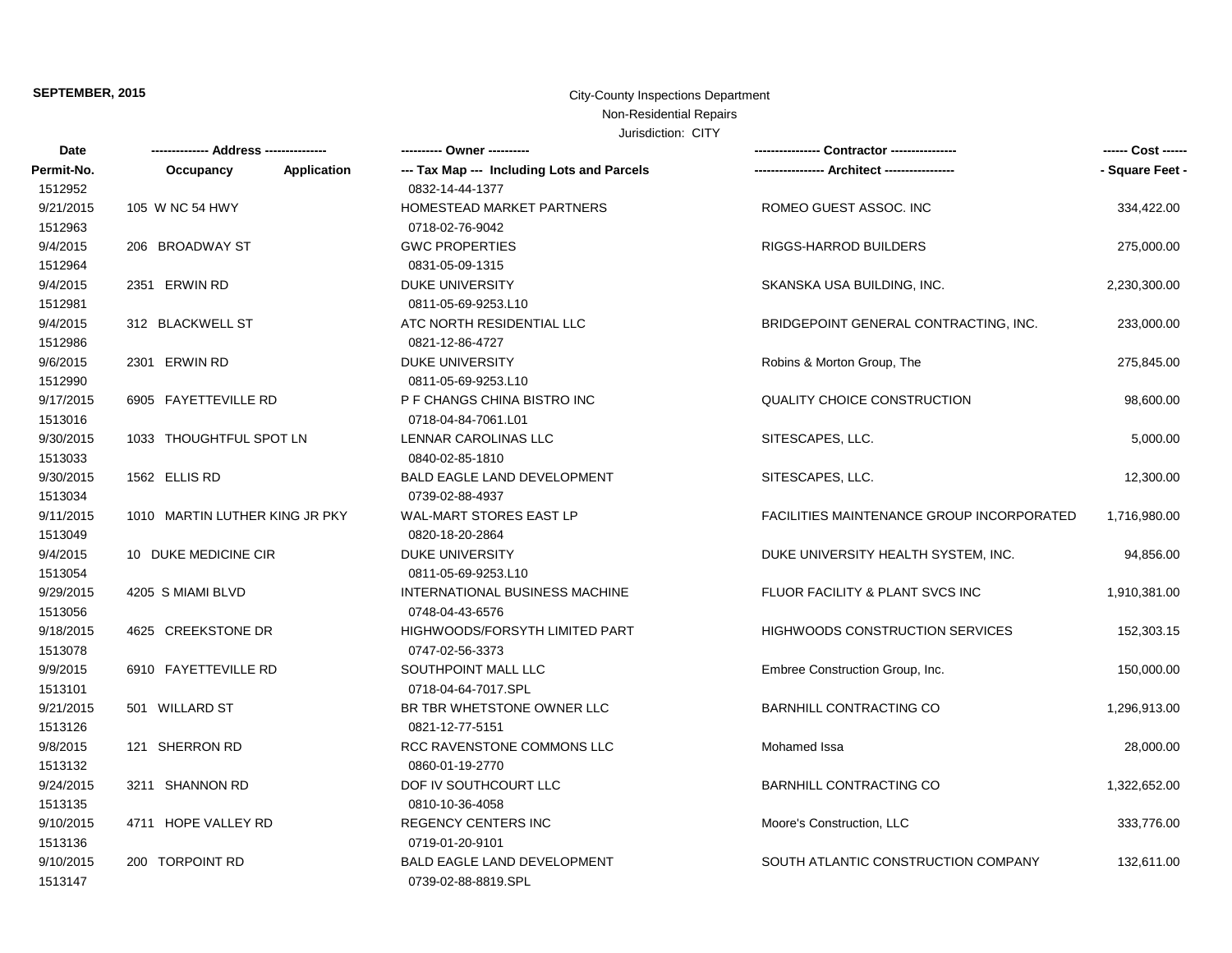### **SEPTEMBER, 2015** City-County Inspections Department Non-Residential Repairs

| Date       |                      |             | ---------- Owner ----------                | . Contractor ----------------                   | ------ Cost ------ |
|------------|----------------------|-------------|--------------------------------------------|-------------------------------------------------|--------------------|
| Permit-No. | Occupancy            | Application | --- Tax Map --- Including Lots and Parcels |                                                 | - Square Feet -    |
| 9/28/2015  | 1601 NC 55 HWY       |             | LENPAT FOODS LLC                           | <b>Ganaway Contracting Company</b>              | 251,471.00         |
| 1513148    |                      |             | 0830-05-18-2149                            |                                                 |                    |
| 9/17/2015  | 6910 FAYETTEVILLE RD |             | SOUTHPOINT MALL LLC                        | NICE, DAVID BUILDERS, INC.                      | 180,862.00         |
| 1513156    |                      |             | 0718-04-64-7017.SPL                        |                                                 |                    |
| 9/24/2015  | 5411 PAGE RD         |             | CROWN DANBURY ASSOCIATES LLC               | DPR Construction, A General Partnership         | 136,260.00         |
| 1513161    |                      |             | 0747-04-54-4526                            |                                                 |                    |
| 9/17/2015  | 100 CAPITOLA DR      |             | ARE-100/800/801 CAPITOLA LLC               | ACH CONSTRUCTORS, LLC.                          | 67,813.00          |
| 1513166    |                      |             | 0737-01-29-8529                            |                                                 |                    |
| 9/10/2015  | 5001 S MIAMI BLVD    |             | JAMES CAMPBELL COMPANY LLC                 | MCKENNA CONST. CO. INC.                         | 163,242.00         |
| 1513173    |                      |             | 0747-01-47-7215                            |                                                 |                    |
| 9/21/2015  | 6910 FAYETTEVILLE RD |             | SOUTHPOINT MALL LLC                        | NICE, DAVID BUILDERS, INC.                      | 13,982.00          |
| 1513182    |                      |             | 0718-04-64-7017.SPL                        |                                                 |                    |
| 9/14/2015  | 207 RESEARCH DR      |             | DUKE UNIVERSITY                            | BALFOUR BEATTY CONSTRUCTION-DURHAM              | 514,466.00         |
| 1513195    |                      |             | 0811-05-69-9253.L10                        |                                                 |                    |
| 9/17/2015  | 120 SCIENCE DR       |             | DUKE UNIVERSITY                            | Lend Lease US Construction Inc.                 | 295,000.00         |
| 1513209    |                      |             | 0811-05-69-9253.L10                        |                                                 |                    |
| 9/17/2015  | 1125 W NC 54 HWY     |             | HOPE VALLEY COMMONS LLC                    | KENNEDY BUILDING CO INC                         | 5,000.00           |
| 1513211    |                      |             | 0718-01-28-2952                            |                                                 |                    |
| 9/23/2015  | 240 LEIGH FARM RD    |             | PALLADIAN CENTER LLC                       | TP Triangle Construction, LLC                   | 30,210.41          |
| 1513213    |                      |             | 0708-02-58-5961                            |                                                 |                    |
| 9/18/2015  | 2525 MERIDIAN PKWY   |             | IVC MERIDIAN LL O LLC                      | SPECTRA BUILDERS INC.                           | 44,749.00          |
| 1513223    |                      |             | 0728-01-96-8119                            |                                                 |                    |
| 9/21/2015  | 2525 MERIDIAN PKWY   |             | IVC MERIDIAN LL O LLC                      | SPECTRA BUILDERS INC.                           | 99,528.00          |
| 1513224    |                      |             | 0728-01-96-8119                            |                                                 |                    |
| 9/21/2015  | 6910 FAYETTEVILLE RD |             | SOUTHPOINT MALL LLC                        | <b>Chris George</b>                             | 7,200.00           |
| 1513273    |                      |             | 0718-04-64-7017.SPL                        |                                                 |                    |
| 9/24/2015  | 2401 DAKOTA ST       |             | DURHAM PUBLIC SCHOOLS                      | DURHAM PUBLIC SCHOOLS (BUILD. ACCT)             | 2,244.00           |
| 1513281    |                      |             | 0820-12-96-6211                            |                                                 |                    |
| 9/30/2015  | 14 CONSULTANT PL     |             | PHD REALTY INVESTORS LLC                   | Concordia Building Company, LLC, T/A SHA Homes, | 43,564.00          |
| 1513311    |                      |             | 0810-14-34-0513.000                        |                                                 |                    |
| 9/24/2015  | 3116 N DUKE ST       |             | <b>DS DURHAM LLC</b>                       | VISION CONTRACTORS, INC.                        | 41,800.00          |
| 1513358    |                      |             | 0823-16-84-1347                            |                                                 |                    |
| 9/24/2015  | 3600 N DUKE ST       |             | <b>GLENWOOD NORTH DUKE COMPANY</b>         | GLENWOOD CONSTRUCTION CO., INC.                 | 28,500.00          |
| 1513359    |                      |             | 0823-12-86-1892                            |                                                 |                    |
| 9/25/2015  | 3172 HILLSBOROUGH RD |             | HBL PROPERTY HOLDINGS LLC                  | RIGGS-HARROD BUILDERS                           | 45,340.00          |
| 1513388    |                      |             | 0812-11-75-2409                            |                                                 |                    |
| 9/29/2015  | 1205 W PETTIGREW ST  |             | <b>DUKE UNIVERSITY</b>                     | <b>GATEWAY BUILDING COMPANY</b>                 | 34.876.00          |